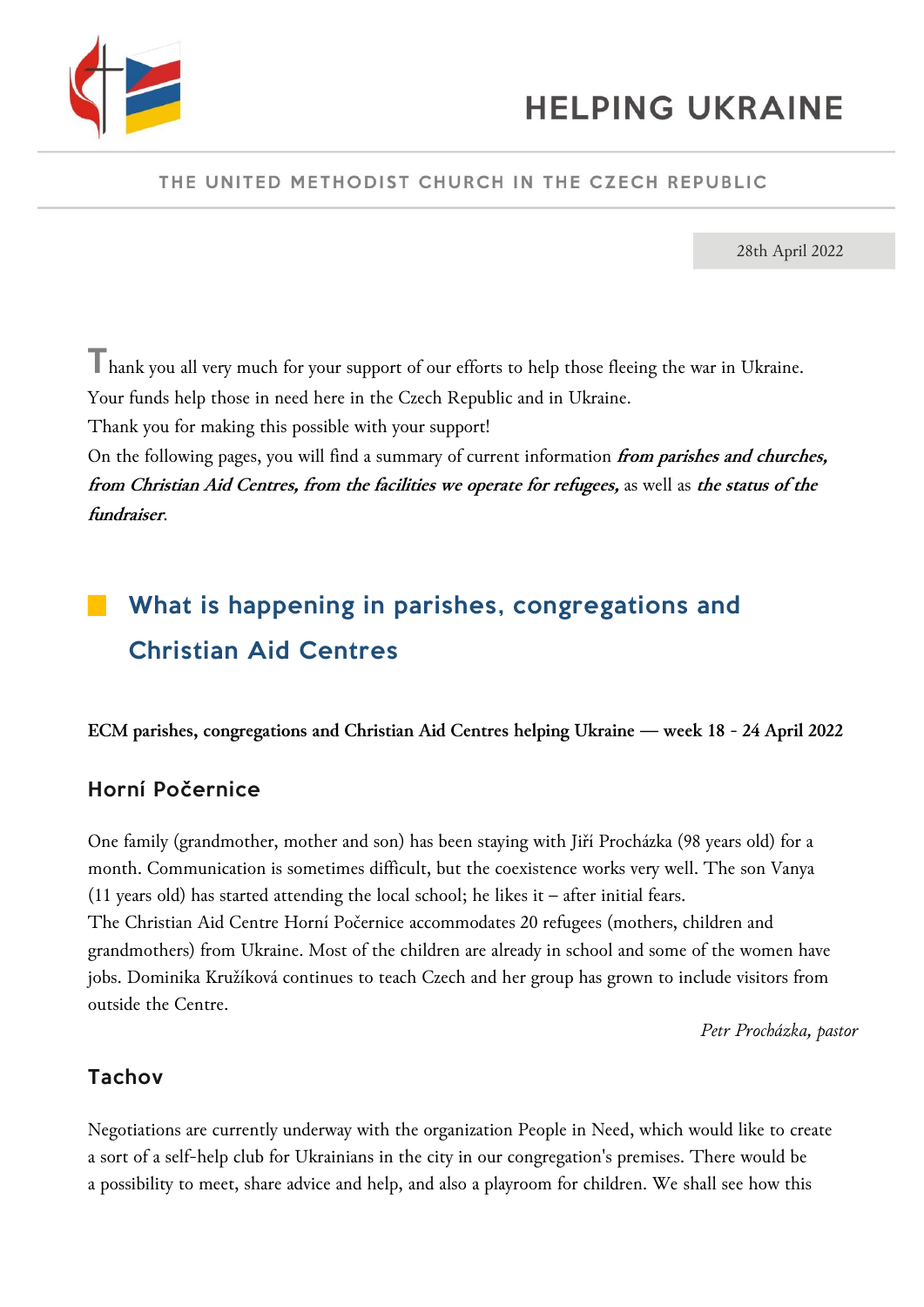develops, depending on the interest of the refugees themselves. At the same time we have had an offer of our regular activities translated and will be expanding them. It is an opportunity for getting to know each other and integration, which is quite lacking here.

*Jana Daněčková, pastor*

### Litoměřice

Our parish has been visited several times by a mother and daughter who come from a Pentecostal congregation in eastern Ukraine. Despite the language barrier, we were able to encourage and pray for each other.

In cooperation with Litoměřice volunteers, we also prepared a list of activities for the children and invited them to our softball club and summer camp.

We have a volunteer from the USA, Nancy Naidu, here for two months - together with her we are planning a shared afternoon Five O'Clock Tea Conversation for Litomerice residents and refugees from Ukraine.

We are preparing a shelter for an incoming family in the home of a member of our church.

*Filip Jandovský, pastor*

# What is happening in our refugee facilities

The Diakonia of the Czech UMC arranges and organizes accommodation for refugees in three facilities: two church facilities - the Veselka recreation house near Vimperk and the Poušť recreation area near Bechyně, and one borrowed - the Dekonta recreational house in Vojnův Městec (staffed by the Christian Aid Center Ječmínek, Žďár nad Sázavou). Coordination is provided by the director Karel Nyerges *[\(diakonie@umc.cz\)](mailto:diakonie@umc.cz).*

## Diakonia UMC

Greetings to all of you, dear friends,

as you yourself can see, the situation with the inflow and outflow of people from Ukraine is changing. What is the current occupancy of our centres? There are 15 people in Vojnovo Mesto, 21 people in Poušť and 11 people in Veselka. In the period from 5 March 2022 to 27 April 2022, we have provided assistance to a total of 59 people.

We try to help people who don't have a job find one. Some are already working and, where possible, children are attending school. There is more difficulty in getting smaller children into kindergartens, but some will go to enrolment soon and then we will see.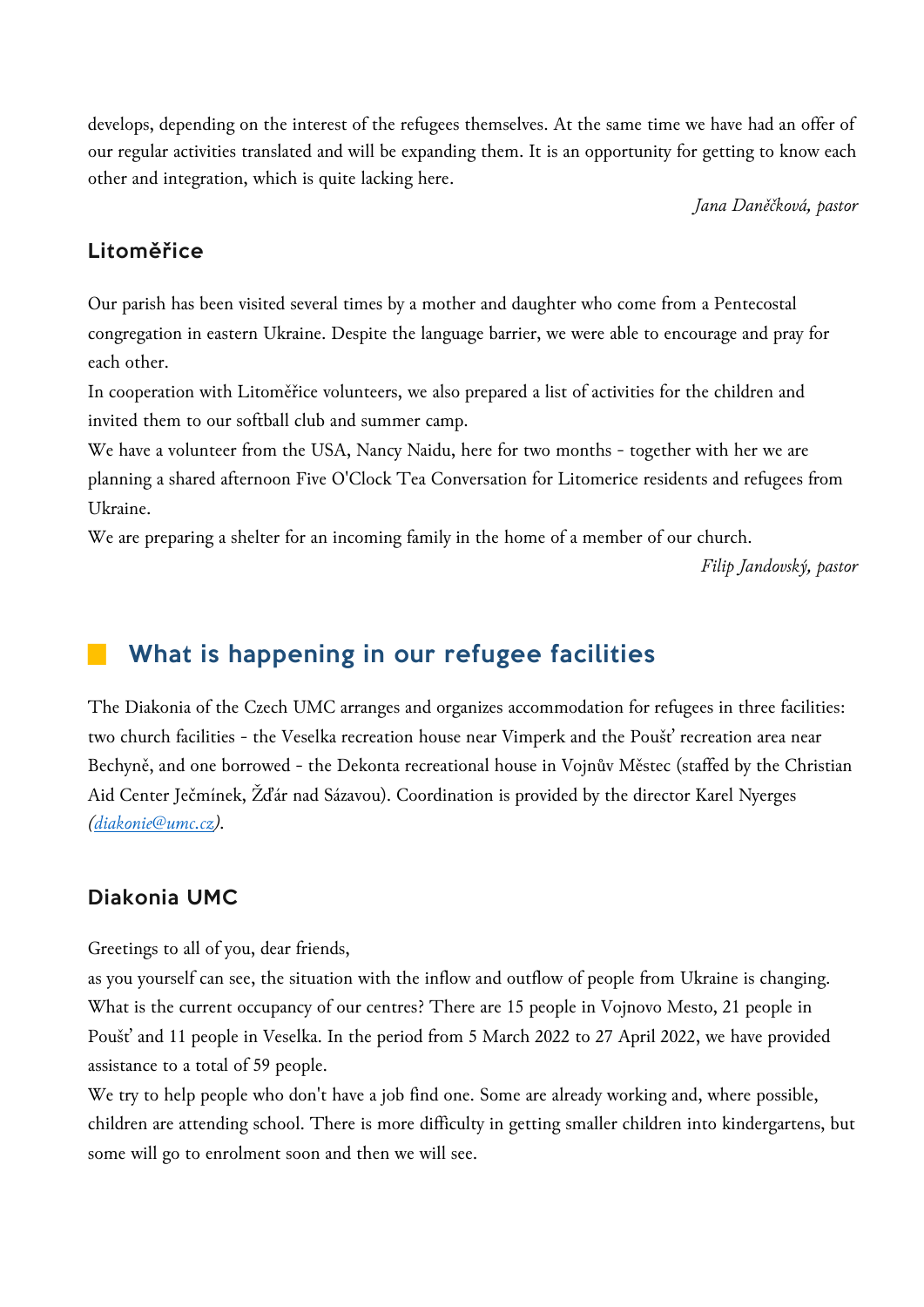Children from Poušť went on a trip to the zoo in Hluboká nad Vltavou. We are trying to make their stay in the "secluded forest" more interesting.

Thanks to PilsFree, which organized a computer collection, we received 15 laptops for our residents. The laptops have already been delivered to the facility and the families are using them for studying and also for contact with their relatives in Ukraine.

Thank you for your support!

*Karel Nyerges, director of Diakonia UMC*

# **Current collection status**

Status as of April 28, 2022:

Czech and foreign donors have sent a total of CZK 1 773 266. CZK 523 150 has been spent.

49% of this amount went to humanitarian aid directly to Ukraine,

51% to help refugees before the war here in the Czech Republic - whether in our facilities or in parishes and Christian Aid Centres.

Thank you very much to all donors!

#### How we handle funds in the transparent account and donations from abroad:

- Priorities for the use of resources respond to a changing and evolving situation. Given the difficulty of forecasting, the strategy is refined at regular intervals with particular regard to the effectiveness and sustainability of our aid - also in view of the commitment we have made to the specific people in our facilities and the trust they have placed in us.
- The main priority for us now is to secure and maintain the assistance to those who have already entrusted themselves to our Diakonia, parishes and centers, and to extend and continue this assistance. We do not forget about the direct humanitarian aid going to Ukraine, where we consider it important to effectively use the synergies with our Russian-speaking UMC and our direct contacts in Ukraine as well as our knowledge of the local terrain.
- On the basis of the actual operations to date, we are in the process of quantifying the costs of operating the refugee facilities established by Diakonia. For the time being, we expect to operate these facilities for at least the next six months. Even if the war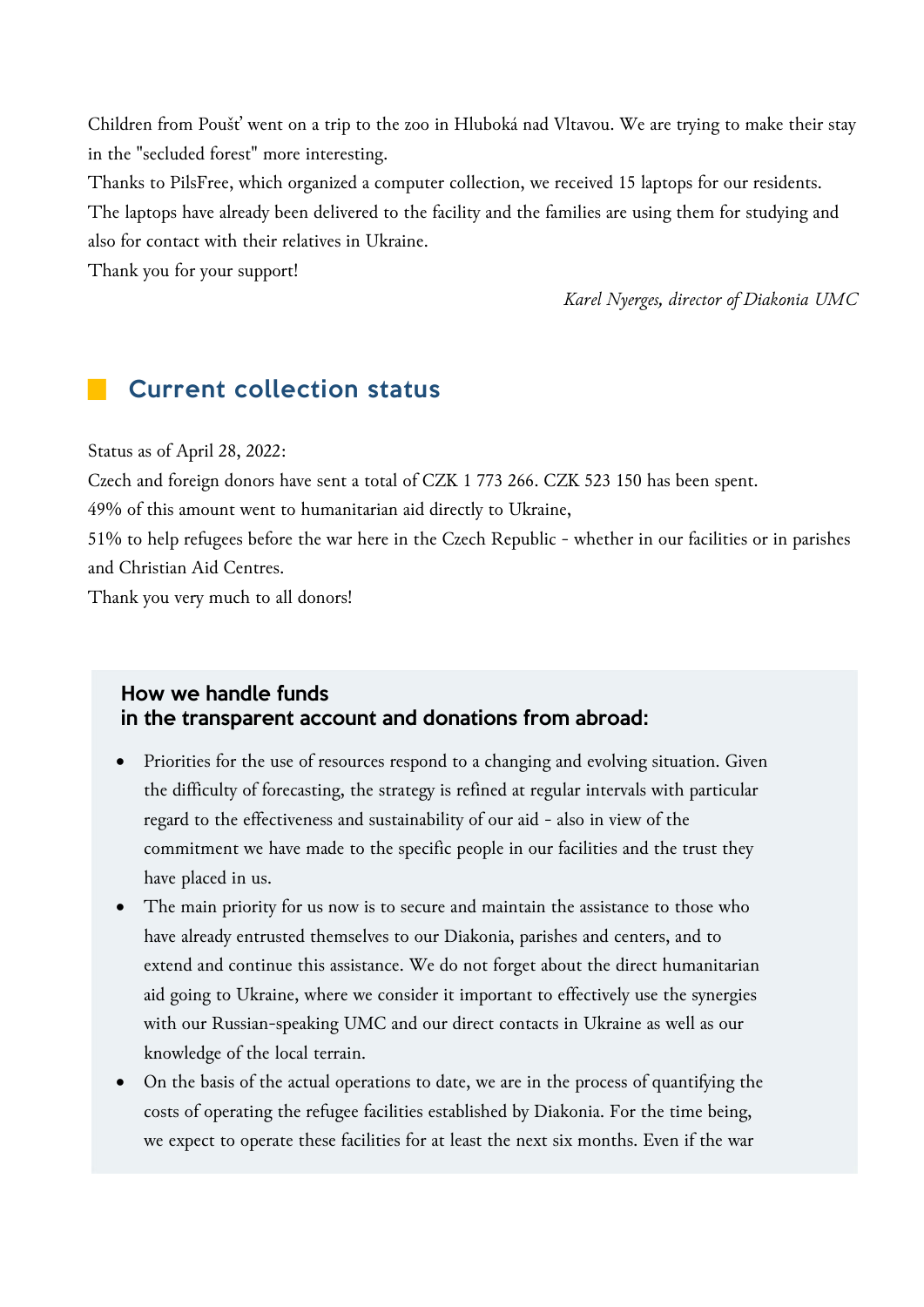ends immediately, the reconstruction of Ukraine and the need for refugees to stay abroad will take longer.

- With this in mind, we are also transferring a portion of the funds directly to Diakonia UMC - to an operationally earmarked account dedicated to the operation of our refugee facilities, and to enable longer-term planning and organization of this assistance.
- Diakonia UMC also tries to take advantage of all current opportunities for financial support to refugees from the state. Despite the government's media image, not everything is working as declared so far. Diakonia also tries to link our facilities with the respective municipalities and obtain their material and non-material support.
- Our churches and Christian Aid Centers respond selflessly and promptly to the need for help in their places of operation. These are also churches that find it difficult to manage a balanced budget on their own. It will therefore also be necessary to support them in their assistance to those fleeing the war in the medium and long term.
- The specific financial flows and the use of funds are currently approved by the Diakonia UMC Director together with the superintendent and the Head of the District Office. Daniela Hajčiarova (pomahame.ukrajine@umc.cz) is the contact person for collecting any requests from congregations and Christian Aid Centers for financial support within the framework of the transparent collection.
- All funds raised are earmarked for aid to Ukraine. Should an unexpected favorable situation arise and there is no further need to fund aid here in the Czech Republic or humanitarian shipments, any remaining funds would go directly to the rebuilding of Ukraine in cooperation with the Ukrainian Methodist Church.

**Thank you for your trust in us to help those in need. We are trying to help as efficiently and thoughtfully as possible with a good and quick result.** 

### For donations from abroad for our aid to Ukrainian refugees there are four ways**:**

You may send your gifts through the Advance of Global Ministries, CZECH REPUBLIC IN MISSION TOGETHER [\(#00399A\)](https://www.facebook.com/hashtag/00399a?__eep__=6&__gid__=171409653540&__cft__%5b0%5d=AZWiYoYV6si5Q7WblFdZv16caKXW8NS3Wi28V4GItwGloBWRD3URkZVgGjwaeJWhkVRQBha5OLgFj_6dpo6IFihtaGCaEDYwPg8bu3n0eL88CDXVxRC9J5vK0bTAv_aF0mN0ILh7RnMaigg0SxKg69dV1gxmIbJTdzzak-C8_aVdOOYNdNO5cIskQIGn-aog_7Y&__tn__=*NK-R). Go to [https://umcmission.org/advance-project/00399a/](https://r20.rs6.net/tn.jsp?f=001QHVxD7f77rEycnl40o5Su4V3UGsWxr2rEwSoxVtJ6cHfP17DgzqF1-DW8hk-TP_kI0kcvCN3uKRU7dZB0-7CmXB5n9NA8JLZ86BnUSVvsFibrnmcB75bd8qWfDZ9hXnGdFPa2heLGTKj8e8uyHHt6avIlUI07U8lliprwe1tIyvAo1RFV7N0dw==&c=hLcV3RFT035hSZZPrZ1j1RE7Tl-yzGAt1mUyEkX3HL0Js0xhte0TXw==&ch=Z1odasyt-Jnx-kBOKVSfR_XDBSkh16g1BCVsGEdQ5haPVs7JXpGWZw==) and click on the red DONATE NOW button. In the box that reads "Designate Your Gift" enter that it is for Ukraine Refugees. The funds are sent through the bishop´s office, and we receive the full amount because banking fees are covered by other sources. (Preferable.)